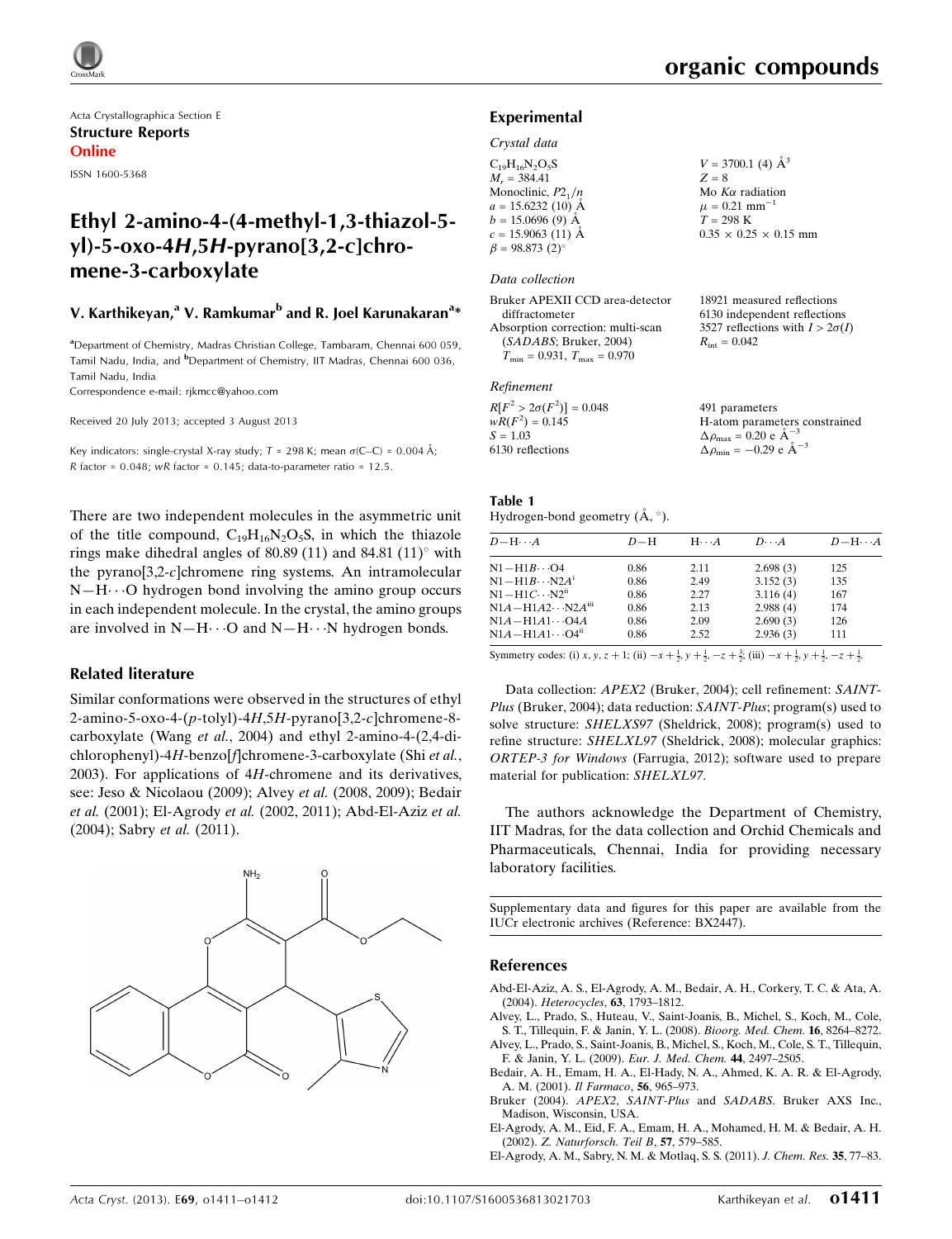[Farrugia, L. J. \(2012\).](http://scripts.iucr.org/cgi-bin/cr.cgi?rm=pdfbb&cnor=bx2447&bbid=BB8) J. Appl. Cryst. 45, 849–854.

- [Jeso, V. & Nicolaou, K. C. \(2009\).](http://scripts.iucr.org/cgi-bin/cr.cgi?rm=pdfbb&cnor=bx2447&bbid=BB9) Tetrahedron Lett. 50, 1161–1163.
- [Sabry, N. M., Mohamed, H. M., Khattab, E. S. A. E. H., Motlaq, S. S. & El-](http://scripts.iucr.org/cgi-bin/cr.cgi?rm=pdfbb&cnor=bx2447&bbid=BB10)
- [Agrody, A. M. \(2011\).](http://scripts.iucr.org/cgi-bin/cr.cgi?rm=pdfbb&cnor=bx2447&bbid=BB10) Eur. J. Med. Chem. 46, 765–772.

[Sheldrick, G. M. \(2008\).](http://scripts.iucr.org/cgi-bin/cr.cgi?rm=pdfbb&cnor=bx2447&bbid=BB11) Acta Cryst. A64, 112–122.

- [Shi, D.-Q., Wang, J., Wang, X., Zhuang, Q. & Yu, K. \(2003\).](http://scripts.iucr.org/cgi-bin/cr.cgi?rm=pdfbb&cnor=bx2447&bbid=BB12) Acta Cryst. E59, [o1733–o1734.](http://scripts.iucr.org/cgi-bin/cr.cgi?rm=pdfbb&cnor=bx2447&bbid=BB12)
- [Wang, J., Shi, D. & Wang, X. \(2004\).](http://scripts.iucr.org/cgi-bin/cr.cgi?rm=pdfbb&cnor=bx2447&bbid=BB13) Acta Cryst. E60, o1725–o1727.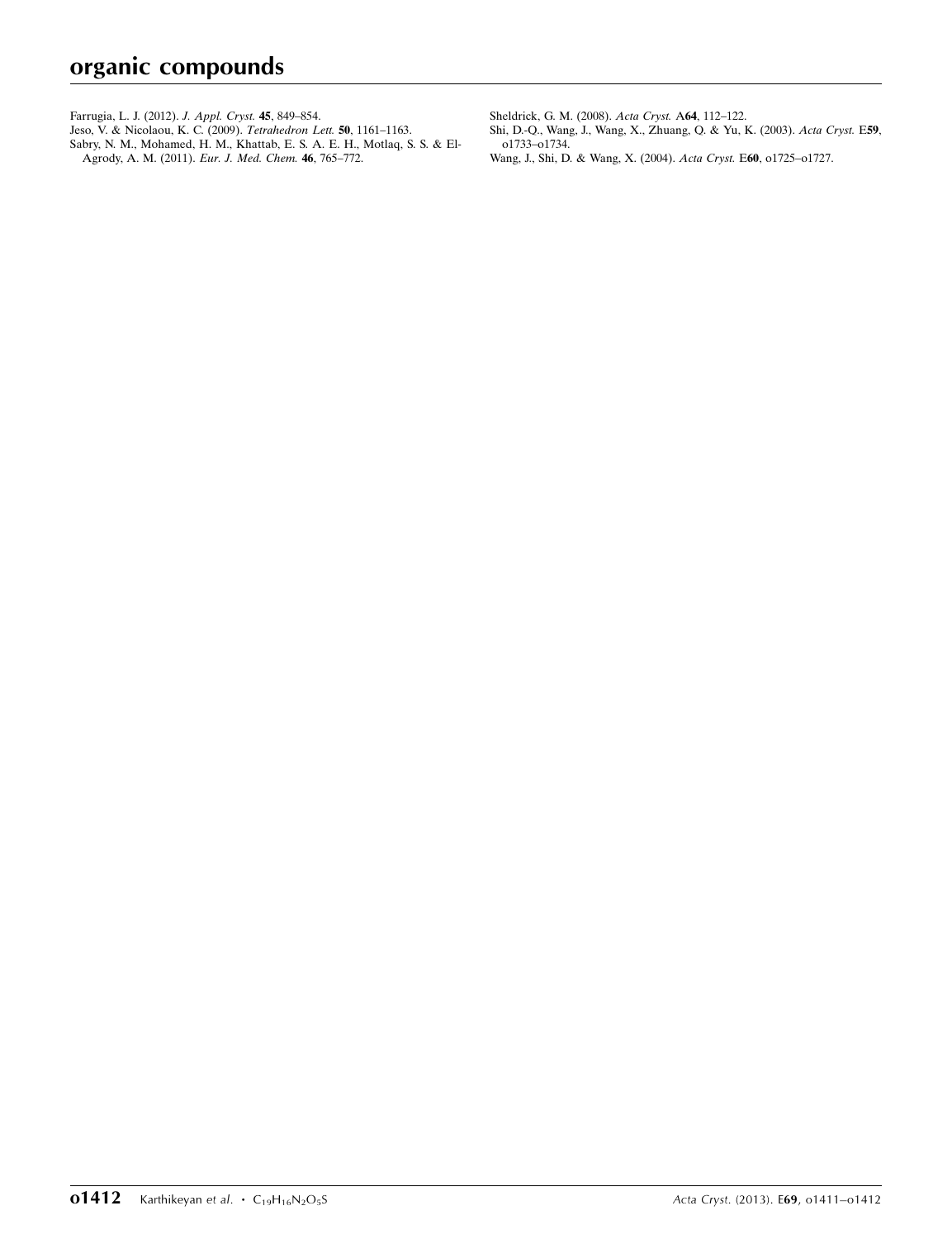# **supporting information**

*Acta Cryst.* (2013). E**69**, o1411–o1412 [doi:10.1107/S1600536813021703]

# **Ethyl 2-amino-4-(4-methyl-1,3-thiazol-5-yl)-5-oxo-4***H***,5***H***-pyrano[3,2** *c***]chromene-3-carboxylate**

# **V. Karthikeyan, V. Ramkumar and R. Joel Karunakaran**

# **S1. Comment**

Thiazoles are important class of heterocyclic compounds, found in many potent biologically active molecules such as Sulfathiazol (antimicrobial drug), Ritonavir (antiretroviral drug) and Tiazofurin (antineoplastic drug) similarly 4-Hydroxycoumarin forms the nucleus of many natural products and drugs and is also a key intermediate for the widely used oral anticoagulants and rodenticides. There is interest in fused pyranochromenes because chromene derivatives (Jeso & Nicolaou, 2009; Alvey *et al.*, 2008, 2009); can be used as immunomodulators and for the treatment of different diseases of connective tissues, diabetes, anti-cancer and for applications of 4*H*-chromene and its derivatives, (Bedair *et al.* (2001); El-Agrody *et al.* (2002, 2011); Abd-El-Aziz *et al.* (2004); Sabry *et al.* (2011)). We present here the synthesis and crystal structure of the title compound,(I). The molecule is being assessed for biological activity. In the title compound, $C_{19}H_{16}N_2O_5$ , there are two independent molecules in the asymmetric unit. The thiazole rings make a dihedral angle with 4H, 5*H*-pyrano[3,2-*c*]chromene ring system of 80.89 (11) and 84.81 (11)°. In the crystal structure, the amino groups are involved in both intra-and intermolecular N—H···O and N—H···N hydrogen bonds respectively, table1.

# **S2. Experimental**

A solution of heteroaromatic aldehyde (1 mmol), 1.2 mmol of alkylnitriles, 4-Hydroxy coumarins(1.1 mmol) and catalytic amount of silver trifluoromethanesulfonate (5 mol %) in 10 mL of ethanol and the reaction mixture refluxed for two hours. After completion of the reaction, which was monitored by TLC, the reaction mixture was cooled to room temperature and kept overnight in a refrigerator. The solid mass separated out was filtered and purified by column chromatography using n-Hexane: Ethylacetate mixture in the ratio (3:2). The crude product formed was recrystallized in ethanol.

## **S3. Refinement**

All hydrogen atoms were fixed geometrically and allowed to ride on the parent carbon atoms with aromatic C—H = 0.93 Å, methine C—H = 0.98 Å me thylene C—H = 0.97 Å and methyl C—H = 0.96 Å. The displacement parameters were set for phenyl H atoms at  $U_{iso}(H) = 1.2U_{eq}(C, N)$  and for methine,methylene and methyl H atoms at  $U_{iso}(H) = 1.5U_{eq}(C)$ .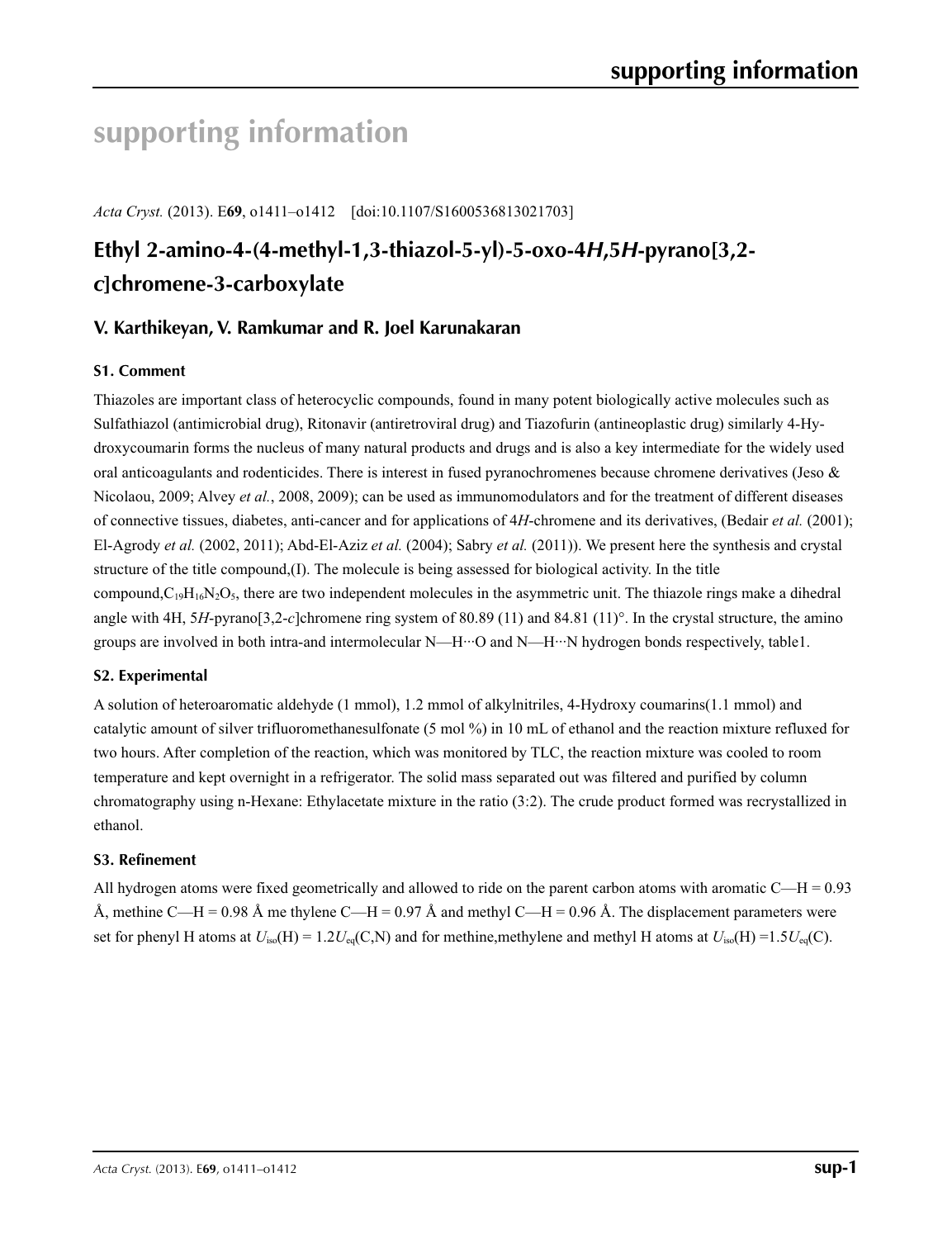

# **Figure 1**

*ORTEP* of the molecule with atoms represented as 30% probability ellipsoids.

## **Ethyl 2-amino-4-(4-methyl-1,3-thiazol-5-yl)-5-oxo-4***H***,5***H***-pyrano[3,2-***c***]chromene-3-carboxylate**

*Crystal data*

 $C_{19}H_{16}N_2O_5S$  $M_r$  = 384.41 Monoclinic,  $P2_1/n$  $a = 15.6232(10)$  Å  $b = 15.0696(9)$  Å  $c = 15.9063(11)$  Å  $\beta$  = 98.873 (2)<sup>o</sup>  $V = 3700.1$  (4)  $\AA^3$  $Z = 8$ 

## *Data collection*

Bruker APEXII CCD area-detector diffractometer Radiation source: fine-focus sealed tube phi and *ω* scans Absorption correction: multi-scan (*SADABS*; Bruker, 2004)  $T_{\text{min}} = 0.931$ ,  $T_{\text{max}} = 0.970$ 18921 measured reflections  $R_{\text{int}} = 0.042$  $\theta_{\text{max}} = 25.0^{\circ}, \theta_{\text{min}} = 1.9^{\circ}$  $h = -13 \rightarrow 18$  $k = -16 \rightarrow 14$  $l = -18 \rightarrow 18$ 

## *Refinement*

Refinement on *F*<sup>2</sup> Least-squares matrix: full  $R[F^2 > 2\sigma(F^2)] = 0.048$  $wR(F^2) = 0.145$  $S = 1.03$ 6130 reflections 491 parameters 0 restraints neighbouring sites  $w = 1/[\sigma^2 (F_o^2) + (0.0714P)^2]$ where  $P = (F_o^2 + 2F_c^2)/3$  $(\Delta/\sigma)_{\text{max}} = 0.003$  $Δρ<sub>max</sub> = 0.20 e Å<sup>-3</sup>$  $\Delta\rho_{\text{min}} = -0.29$  e Å<sup>-3</sup>

 $F(000) = 1600$  $D_x = 1.380$  Mg m<sup>-3</sup> Mo *Kα* radiation,  $\lambda = 0.71073$  Å Cell parameters from 3286 reflections  $\theta$  = 2.4–21.4°  $\mu$  = 0.21 mm<sup>-1</sup>  $T = 298 \text{ K}$ Rectangular, yellow  $0.35 \times 0.25 \times 0.15$  mm

6130 independent reflections 3527 reflections with  $I > 2\sigma(I)$ 

Hydrogen site location: inferred from H-atom parameters constrained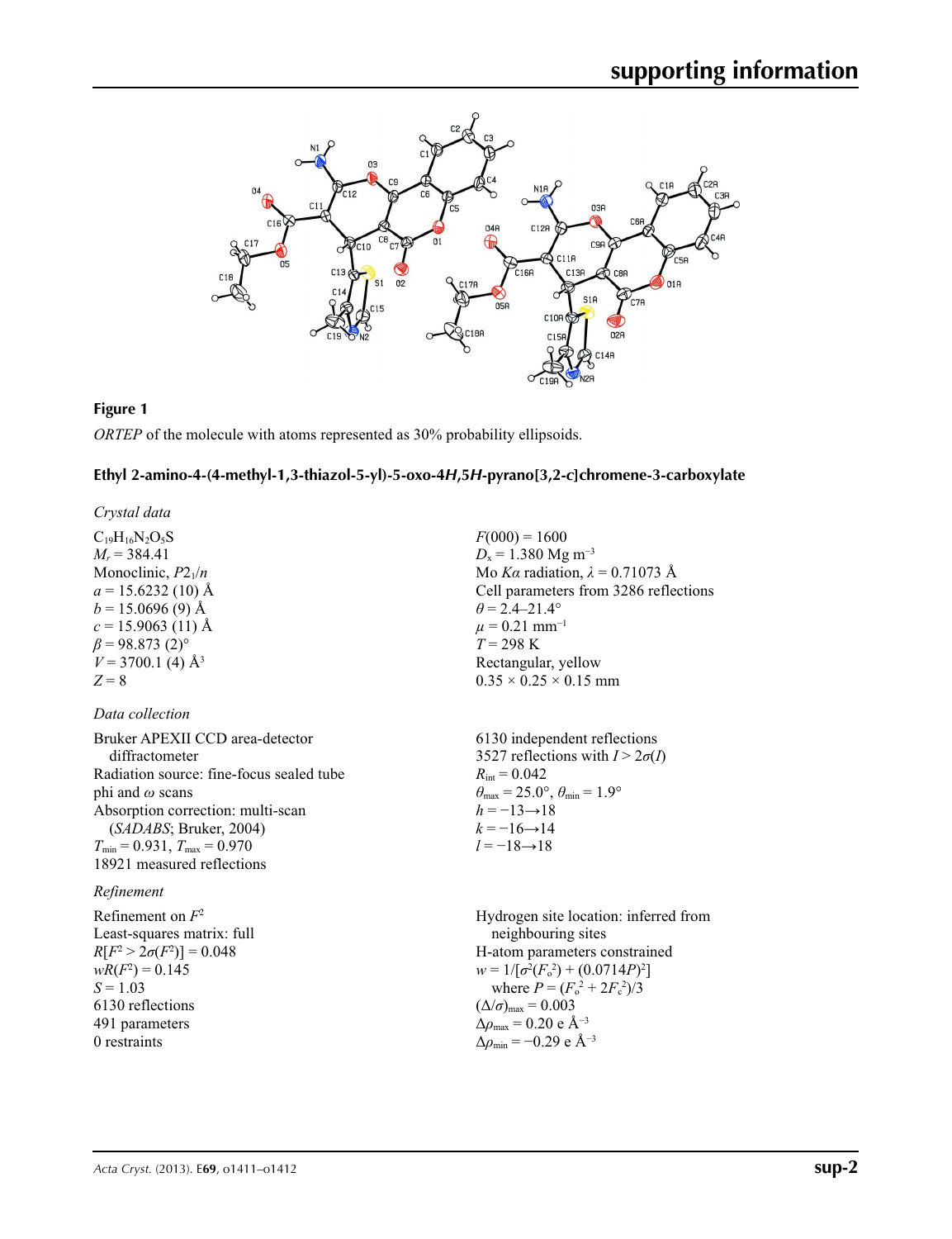# *Special details*

**Geometry**. All e.s.d.'s (except the e.s.d. in the dihedral angle between two l.s. planes) are estimated using the full covariance matrix. The cell e.s.d.'s are taken into account individually in the estimation of e.s.d.'s in distances, angles and torsion angles; correlations between e.s.d.'s in cell parameters are only used when they are defined by crystal symmetry. An approximate (isotropic) treatment of cell e.s.d.'s is used for estimating e.s.d.'s involving l.s. planes.

|                   | $\boldsymbol{x}$ | $\mathcal{Y}$ | $\boldsymbol{Z}$ | $U_{\text{iso}}$ */ $U_{\text{eq}}$ |  |
|-------------------|------------------|---------------|------------------|-------------------------------------|--|
| C1                | 0.3585(2)        | 0.4642(2)     | 0.70875(18)      | 0.0433(8)                           |  |
| H1                | 0.3209           | 0.4686        | 0.7485           | $0.052*$                            |  |
| C2                | 0.3845(2)        | 0.5395(2)     | 0.67213(19)      | 0.0500(9)                           |  |
| H2                | 0.3639           | 0.5946        | 0.6862           | $0.060*$                            |  |
| C <sub>3</sub>    | 0.4417(2)        | 0.5334(2)     | 0.61380(19)      | 0.0510(9)                           |  |
| H3                | 0.4599           | 0.5847        | 0.5894           | $0.061*$                            |  |
| C4                | 0.4715(2)        | 0.4524(2)     | 0.59173(18)      | 0.0483(9)                           |  |
| H <sub>4</sub>    | 0.5098           | 0.4484        | 0.5526           | $0.058*$                            |  |
| C <sub>5</sub>    | 0.44379(18)      | 0.3771(2)     | 0.62839(17)      | 0.0360(7)                           |  |
| C6                | 0.38746(18)      | 0.38107(19)   | 0.68747(16)      | 0.0332(7)                           |  |
| C7                | 0.45393(19)      | 0.2176(2)     | 0.63881(17)      | 0.0380(7)                           |  |
| C8                | 0.39486(18)      | 0.22000(19)   | 0.69980(16)      | 0.0334(7)                           |  |
| C9                | 0.36581(18)      | 0.2982(2)     | 0.72308(16)      | 0.0343(7)                           |  |
| C10               | 0.37038(19)      | 0.13370(18)   | 0.73763(17)      | 0.0357(7)                           |  |
| H10               | 0.4235           | 0.0987        | 0.7523           | $0.043*$                            |  |
| C11               | 0.33538(19)      | 0.15276(19)   | 0.81953(17)      | 0.0357(7)                           |  |
| C12               | 0.30737(19)      | 0.2347(2)     | 0.83743(17)      | 0.0374(7)                           |  |
| C13               | 0.30880(19)      | 0.08051(18)   | 0.67326(17)      | 0.0359(7)                           |  |
| C14               | 0.3214(2)        | $-0.0002(2)$  | 0.63837(19)      | 0.0453(8)                           |  |
| C15               | 0.1869(3)        | 0.0224(2)     | 0.5769(2)        | 0.0572(10)                          |  |
| H15               | 0.1343           | 0.0116        | 0.5422           | $0.069*$                            |  |
| C16               | 0.3354(2)        | 0.0848(2)     | 0.88338(19)      | 0.0449(8)                           |  |
| C17               | 0.3666(4)        | $-0.0665(3)$  | 0.9178(2)        | 0.1105(19)                          |  |
| H17A              | 0.4128           | $-0.0588$     | 0.9656           | $0.133*$                            |  |
| H17B              | 0.3120           | $-0.0676$     | 0.9397           | $0.133*$                            |  |
| C18               | 0.3781(3)        | $-0.1472(3)$  | 0.8767(3)        | 0.1049(16)                          |  |
| <b>H18A</b>       | 0.3376           | $-0.1507$     | 0.8248           | $0.157*$                            |  |
| H18B              | 0.3684           | $-0.1957$     | 0.9132           | $0.157*$                            |  |
| H18C              | 0.4361           | $-0.1503$     | 0.8639           | $0.157*$                            |  |
| C19               | 0.4028(3)        | $-0.0539(2)$  | 0.6518(2)        | 0.0752(12)                          |  |
| H <sub>19</sub> A | 0.4459           | $-0.0238$     | 0.6912           | $0.113*$                            |  |
| H19B              | 0.4235           | $-0.0613$     | 0.5985           | $0.113*$                            |  |
| H19C              | 0.3912           | $-0.1110$     | 0.6743           | $0.113*$                            |  |
| C1A               | 0.3840(2)        | 0.7211(2)     | 0.20315(18)      | 0.0483(9)                           |  |
| H1A               | 0.3506           | 0.7324        | 0.2456           | $0.058*$                            |  |
| C2A               | 0.4120(2)        | 0.7901(2)     | 0.1583(2)        | 0.0562(9)                           |  |
| H2A               | 0.3975           | 0.8481        | 0.1703           | $0.067*$                            |  |
| C <sub>3</sub> A  | 0.4616(2)        | 0.7739(3)     | 0.0952(2)        | 0.0599(10)                          |  |
| H <sub>3</sub> A  | 0.4804           | 0.8212        | 0.0653           | $0.072*$                            |  |

*Fractional atomic coordinates and isotropic or equivalent isotropic displacement parameters (Å<sup>2</sup>)*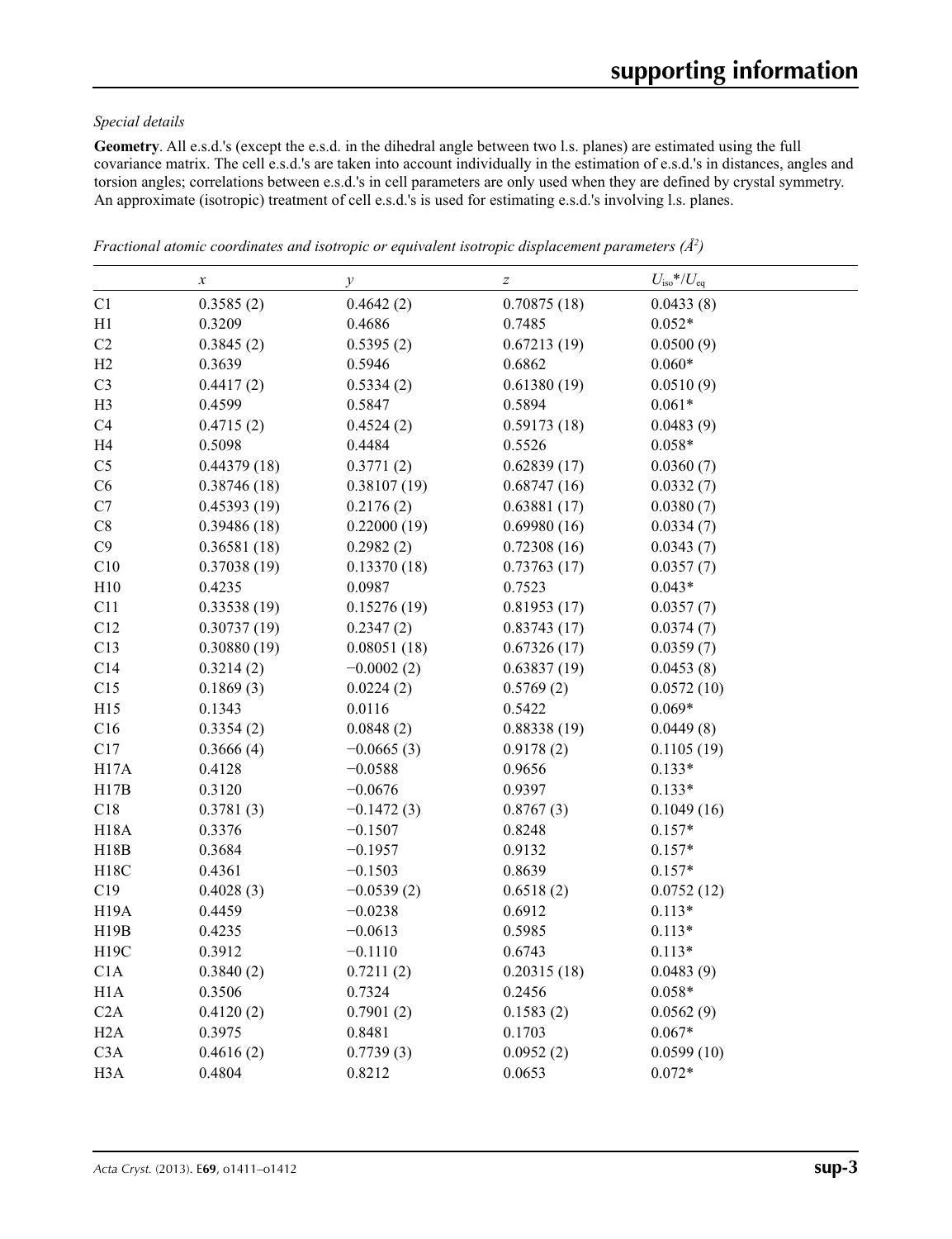| C <sub>4</sub> A              | 0.4834(2)   | 0.6890(3)      | 0.07611(19) | 0.0579(10) |
|-------------------------------|-------------|----------------|-------------|------------|
| H <sub>4</sub> A              | 0.5165      | 0.6783         | 0.0333      | $0.069*$   |
| C5A                           | 0.4555(2)   | 0.6196(2)      | 0.12157(18) | 0.0450(8)  |
| C <sub>6</sub> A              | 0.40567(19) | 0.6337(2)      | 0.18521(17) | 0.0395(8)  |
| C7A                           | 0.4552(2)   | 0.4608(2)      | 0.14276(19) | 0.0480(9)  |
| C8A                           | 0.40041(19) | 0.4741(2)      | 0.20780(17) | 0.0392(8)  |
| C9A                           | 0.37984(19) | 0.5566(2)      | 0.22772(17) | 0.0392(8)  |
| C10A                          | 0.3687(2)   | 0.39270(19)    | 0.24977(18) | 0.0415(8)  |
| H10A                          | 0.4182      | 0.3532         | 0.2665      | $0.050*$   |
| C11A                          | 0.33376(19) | 0.4208(2)      | 0.32967(17) | 0.0382(8)  |
| C12A                          | 0.3164(2)   | 0.5074(2)      | 0.34506(18) | 0.0413(8)  |
| C13A                          | 0.30238(19) | 0.34343(19)    | 0.18653(18) | 0.0394(8)  |
| C14A                          | 0.1765(2)   | 0.2990(2)      | 0.08913(18) | 0.0489(9)  |
| H14A                          | 0.1233      | 0.2933         | 0.0542      | $0.059*$   |
| C15A                          | 0.3095(2)   | 0.2642(2)      | 0.14837(19) | 0.0449(8)  |
| C16A                          | 0.3177(2)   | 0.3561(2)      | 0.3915(2)   | 0.0472(8)  |
| C17A                          | 0.3257(3)   | 0.2039(2)      | 0.4303(2)   | 0.0780(13) |
| H17C                          | 0.2641      | 0.1987         | 0.4319      | $0.094*$   |
| H17D                          | 0.3546      | 0.2182         | 0.4871      | $0.094*$   |
| C18A                          | 0.3591(4)   | 0.1201(3)      | 0.4024(3)   | 0.132(2)   |
| H18D                          | 0.3315      | 0.1071         | 0.3455      | $0.198*$   |
| H18E                          | 0.3471      | 0.0733         | 0.4399      | $0.198*$   |
| H18F                          | 0.4205      | 0.1248         | 0.4034      | $0.198*$   |
| C19A                          | 0.3861(2)   | 0.2038(2)      | 0.1600(2)   | 0.0764(12) |
| H20X                          | 0.4044      | 0.1934         | 0.1059      | $0.115*$   |
| H19X                          | 0.3706      | 0.1484         | 0.1834      | $0.115*$   |
| H21X                          | 0.4325      | 0.2307         | 0.1981      | $0.115*$   |
| N1                            | 0.27345(17) | 0.26186(17)    | 0.90444(15) | 0.0552(8)  |
| H1B                           | 0.2668      | 0.2250         | 0.9442      | $0.066*$   |
| H <sub>1</sub> C              | 0.2581      | 0.3164         | 0.9082      | $0.066*$   |
| N2                            | 0.2506(2)   | $-0.03345(19)$ | 0.58422(16) | 0.0541(7)  |
| N1A                           | 0.28373(18) | 0.54145(17)    | 0.40989(15) | 0.0577(8)  |
| H <sub>1</sub> A <sub>1</sub> | 0.2706      | 0.5073         | 0.4493      | $0.069*$   |
| H <sub>1</sub> A <sub>2</sub> | 0.2756      | 0.5978         | 0.4126      | $0.069*$   |
| N2A                           | 0.23690(18) | 0.23858(17)    | 0.09262(15) | 0.0473(7)  |
| O1                            | 0.47619(13) | 0.29715(14)    | 0.60465(11) | 0.0430(5)  |
| O <sub>2</sub>                | 0.48555(14) | 0.15115(14)    | 0.61402(13) | 0.0505(6)  |
| O <sub>3</sub>                | 0.31266(13) | 0.30626(12)    | 0.78376(12) | 0.0434(5)  |
| O <sub>4</sub>                | 0.31017(17) | 0.09227(14)    | 0.95117(14) | 0.0642(7)  |
| O <sub>5</sub>                | 0.36704(17) | 0.00778(15)    | 0.85867(13) | 0.0666(7)  |
| O1A                           | 0.47929(14) | 0.53504(16)    | 0.10116(12) | 0.0537(6)  |
| O2A                           | 0.48122(15) | 0.39022(17)    | 0.12158(15) | 0.0656(7)  |
| O3A                           | 0.33117(14) | 0.57478(12)    | 0.29067(12) | 0.0453(6)  |
| O <sub>4</sub> A              | 0.28704(17) | 0.36983(14)    | 0.45668(14) | 0.0619(7)  |
| O <sub>5</sub> A              | 0.34104(15) | 0.27344(14)    | 0.37173(13) | 0.0590(6)  |
| S1                            | 0.20650(6)  | 0.11782(6)     | 0.63551(5)  | 0.0507(3)  |
| S1A                           | 0.20197(5)  | 0.38856(5)     | 0.15289(5)  | 0.0484(3)  |
|                               |             |                |             |            |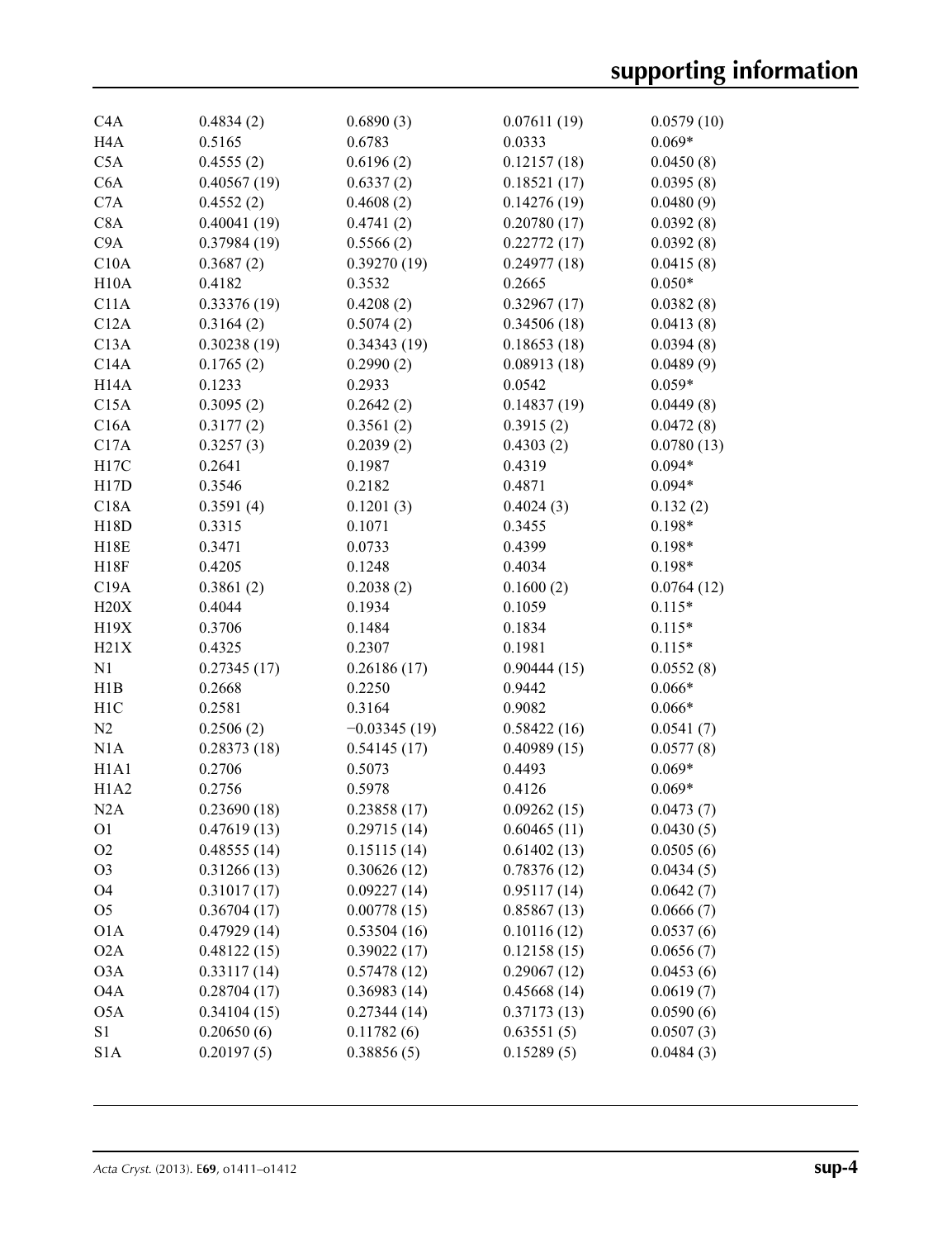*Atomic displacement parameters (Å2 )*

|                | $U^{11}$   | $U^{22}$   | $U^{33}$   | $U^{12}$      | $U^{13}$      | $U^{23}$      |
|----------------|------------|------------|------------|---------------|---------------|---------------|
| C1             | 0.049(2)   | 0.042(2)   | 0.0415(18) | $-0.0003(16)$ | 0.0142(15)    | 0.0060(16)    |
| $\rm{C2}$      | 0.060(2)   | 0.037(2)   | 0.053(2)   | $-0.0018(17)$ | 0.0116(18)    | 0.0078(16)    |
| C <sub>3</sub> | 0.064(2)   | 0.044(2)   | 0.0453(19) | $-0.0088(18)$ | 0.0071(17)    | 0.0127(16)    |
| C4             | 0.057(2)   | 0.054(2)   | 0.0367(18) | $-0.0094(19)$ | 0.0154(16)    | 0.0099(16)    |
| C <sub>5</sub> | 0.0385(18) | 0.038(2)   | 0.0321(16) | $-0.0052(15)$ | 0.0058(14)    | 0.0017(14)    |
| C6             | 0.0364(17) | 0.0336(19) | 0.0297(15) | $-0.0022(15)$ | 0.0054(13)    | 0.0035(13)    |
| C7             | 0.0371(18) | 0.042(2)   | 0.0356(17) | $-0.0046(16)$ | 0.0073(14)    | $-0.0029(15)$ |
| C8             | 0.0348(18) | 0.0332(19) | 0.0331(16) | $-0.0007(14)$ | 0.0086(14)    | $-0.0013(13)$ |
| C9             | 0.0341(18) | 0.042(2)   | 0.0287(15) | $-0.0054(15)$ | 0.0091(13)    | 0.0040(14)    |
| C10            | 0.0395(18) | 0.0319(18) | 0.0375(16) | $-0.0021(14)$ | 0.0117(14)    | 0.0029(13)    |
| C11            | 0.0462(19) | 0.0272(19) | 0.0343(16) | $-0.0032(15)$ | 0.0087(14)    | 0.0055(13)    |
| C12            | 0.0440(19) | 0.036(2)   | 0.0338(16) | $-0.0011(15)$ | 0.0126(14)    | 0.0060(14)    |
| C13            | 0.0435(19) | 0.0272(18) | 0.0389(17) | $-0.0025(14)$ | 0.0122(14)    | 0.0020(13)    |
| C14            | 0.054(2)   | 0.040(2)   | 0.0455(19) | $-0.0012(17)$ | 0.0175(17)    | $-0.0026(15)$ |
| C15            | 0.064(3)   | 0.059(3)   | 0.047(2)   | $-0.018(2)$   | 0.0033(18)    | $-0.0006(17)$ |
| C16            | 0.062(2)   | 0.033(2)   | 0.0415(19) | $-0.0010(17)$ | 0.0118(17)    | $-0.0003(16)$ |
| C17            | 0.229(6)   | 0.041(3)   | 0.066(3)   | 0.024(3)      | 0.037(3)      | 0.024(2)      |
| C18            | 0.152(5)   | 0.048(3)   | 0.103(3)   | 0.003(3)      | $-0.018(3)$   | 0.014(2)      |
| C19            | 0.078(3)   | 0.054(3)   | 0.097(3)   | 0.011(2)      | 0.024(2)      | $-0.020(2)$   |
| C1A            | 0.055(2)   | 0.048(2)   | 0.0406(18) | $-0.0030(18)$ | 0.0042(16)    | 0.0028(16)    |
| C2A            | 0.060(2)   | 0.052(2)   | 0.053(2)   | $-0.0077(19)$ | $-0.0011(19)$ | 0.0086(18)    |
| C3A            | 0.066(3)   | 0.064(3)   | 0.045(2)   | $-0.020(2)$   | $-0.0038(19)$ | 0.0170(19)    |
| C4A            | 0.059(2)   | 0.080(3)   | 0.0356(18) | $-0.016(2)$   | 0.0104(16)    | 0.0028(19)    |
| C5A            | 0.044(2)   | 0.055(2)   | 0.0348(17) | $-0.0073(18)$ | 0.0022(15)    | $-0.0017(16)$ |
| C6A            | 0.0421(19) | 0.047(2)   | 0.0291(16) | $-0.0042(16)$ | 0.0041(14)    | 0.0013(14)    |
| C7A            | 0.045(2)   | 0.057(3)   | 0.0427(19) | $-0.0045(19)$ | 0.0114(16)    | $-0.0123(18)$ |
| C8A            | 0.0362(19) | 0.044(2)   | 0.0379(17) | $-0.0043(15)$ | 0.0094(14)    | $-0.0087(15)$ |
| C9A            | 0.0403(19) | 0.045(2)   | 0.0329(17) | $-0.0008(16)$ | 0.0064(14)    | $-0.0064(15)$ |
| C10A           | 0.0434(19) | 0.038(2)   | 0.0440(18) | 0.0058(16)    | 0.0110(15)    | $-0.0054(15)$ |
| C11A           | 0.045(2)   | 0.031(2)   | 0.0392(17) | $-0.0036(15)$ | 0.0090(15)    | $-0.0037(14)$ |
| C12A           | 0.048(2)   | 0.041(2)   | 0.0375(18) | $-0.0030(16)$ | 0.0149(15)    | 0.0013(15)    |
| C13A           | 0.042(2)   | 0.0343(19) | 0.0441(18) | 0.0028(15)    | 0.0128(15)    | $-0.0048(15)$ |
| C14A           | 0.052(2)   | 0.053(2)   | 0.0424(19) | $-0.0091(19)$ | 0.0088(16)    | $-0.0053(16)$ |
| C15A           | 0.047(2)   | 0.039(2)   | 0.0494(19) | 0.0021(17)    | 0.0112(17)    | $-0.0092(16)$ |
| C16A           | 0.056(2)   | 0.037(2)   | 0.048(2)   | $-0.0064(17)$ | 0.0073(17)    | $-0.0043(16)$ |
| C17A           | 0.114(4)   | 0.051(3)   | 0.060(2)   | $-0.009(2)$   | $-0.014(2)$   | 0.015(2)      |
| C18A           | 0.224(7)   | 0.041(3)   | 0.134(4)   | 0.026(3)      | 0.038(4)      | 0.008(3)      |
| C19A           | 0.070(3)   | 0.059(3)   | 0.097(3)   | 0.019(2)      | 0.002(2)      | $-0.029(2)$   |
| N1             | 0.088(2)   | 0.0408(17) | 0.0458(16) | 0.0083(15)    | 0.0388(16)    | 0.0078(13)    |
| N2             | 0.066(2)   | 0.0483(19) | 0.0489(17) | $-0.0119(17)$ | 0.0105(15)    | $-0.0081(14)$ |
| N1A            | 0.090(2)   | 0.0409(17) | 0.0509(17) | 0.0079(15)    | 0.0370(16)    | 0.0016(13)    |
| N2A            | 0.0552(19) | 0.0448(18) | 0.0449(16) | $-0.0033(15)$ | 0.0168(14)    | $-0.0096(13)$ |
| O <sub>1</sub> | 0.0501(14) | 0.0427(14) | 0.0400(12) | $-0.0067(11)$ | 0.0194(10)    | 0.0034(10)    |
| O2             | 0.0545(15) | 0.0446(15) | 0.0574(14) | 0.0001(12)    | 0.0247(12)    | $-0.0051(11)$ |
| O <sub>3</sub> | 0.0574(14) | 0.0333(12) | 0.0454(12) | 0.0046(10)    | 0.0272(11)    | 0.0093(10)    |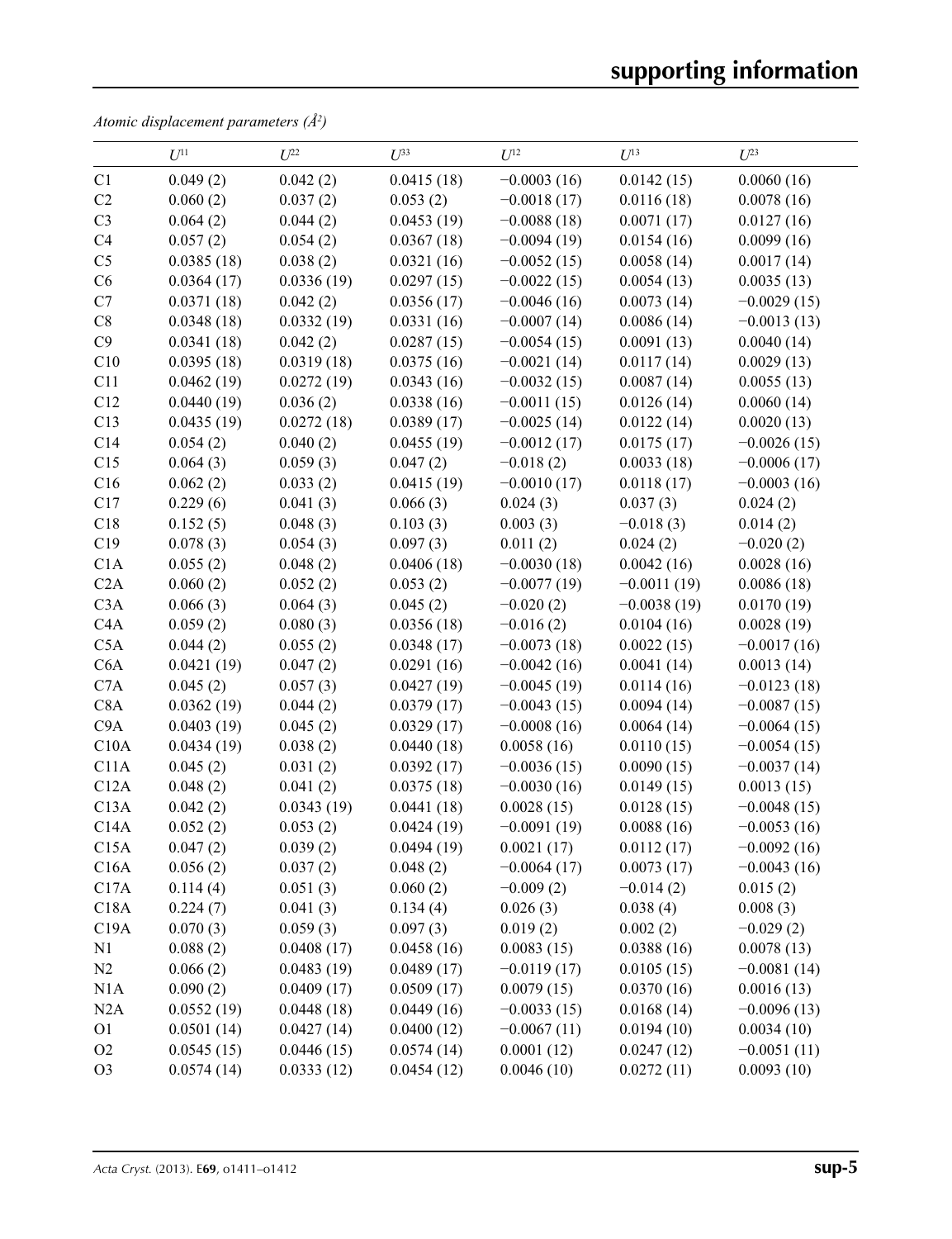# **supporting information**

| O4               | 0.110(2)   | 0.0454(14) | 0.0434(13) | $-0.0031(14)$ | 0.0307(14) | 0.0088(11)    |
|------------------|------------|------------|------------|---------------|------------|---------------|
| O <sub>5</sub>   | 0.114(2)   | 0.0379(15) | 0.0519(14) | 0.0119(14)    | 0.0255(14) | 0.0121(11)    |
| O1A              | 0.0576(15) | 0.0633(17) | 0.0442(13) | $-0.0056(13)$ | 0.0208(11) | $-0.0059(12)$ |
| O <sub>2</sub> A | 0.0713(18) | 0.0610(17) | 0.0717(16) | 0.0015(14)    | 0.0345(14) | $-0.0232(13)$ |
| O <sub>3</sub> A | 0.0601(15) | 0.0358(13) | 0.0453(12) | 0.0057(11)    | 0.0251(11) | 0.0003(10)    |
| O <sub>4</sub> A | 0.0930(19) | 0.0478(15) | 0.0487(14) | $-0.0059(13)$ | 0.0231(13) | 0.0018(11)    |
| O5A              | 0.0852(19) | 0.0352(15) | 0.0562(14) | 0.0033(13)    | 0.0094(13) | 0.0022(11)    |
| S <sub>1</sub>   | 0.0503(6)  | 0.0434(6)  | 0.0562(5)  | $-0.0018(4)$  | 0.0015(4)  | 0.0026(4)     |
| S1A              | 0.0482(5)  | 0.0384(5)  | 0.0594(5)  | 0.0043(4)     | 0.0107(4)  | $-0.0031(4)$  |
|                  |            |            |            |               |            |               |

*Geometric parameters (Å, º)*

| $C1-C2$     | 1.365(4) | $C1A - H1A$   | 0.9300   |
|-------------|----------|---------------|----------|
| $C1-C6$     | 1.392(4) | $C2A - C3A$   | 1.380(4) |
| $Cl-H1$     | 0.9300   | $C2A - H2A$   | 0.9300   |
| $C2-C3$     | 1.387(4) | $C3A - C4A$   | 1.370(5) |
| $C2-H2$     | 0.9300   | $C3A - H3A$   | 0.9300   |
| $C3-C4$     | 1.372(4) | $C4A - C5A$   | 1.380(4) |
| $C3-H3$     | 0.9300   | $C4A - H4A$   | 0.9300   |
| $C4 - C5$   | 1.375(4) | $C5A - O1A$   | 1.380(4) |
| $C4 - H4$   | 0.9300   | $C5A - C6A$   | 1.385(4) |
| $C5 - O1$   | 1.382(3) | $C6A - C9A$   | 1.433(4) |
| $C5-C6$     | 1.384(4) | $C7A - O2A$   | 1.205(4) |
| $C6-C9$     | 1.433(4) | $C7A - O1A$   | 1.381(4) |
| $C7 - 02$   | 1.209(3) | $C7A - C8A$   | 1.455(4) |
| $C7 - 01$   | 1.383(3) | $C8A - C9A$   | 1.335(4) |
| $C7-C8$     | 1.439(4) | $C8A - C10A$  | 1.516(4) |
| $C8-C9$     | 1.336(4) | $C9A - O3A$   | 1.375(3) |
| $C8 - C10$  | 1.507(4) | $C10A - C11A$ | 1.518(4) |
| $C9 - O3$   | 1.372(3) | $C10A - C13A$ | 1.521(4) |
| $C10 - C11$ | 1.516(4) | $C10A - H10A$ | 0.9800   |
| $C10 - C13$ | 1.521(4) | $C11A - C12A$ | 1.363(4) |
| $C10 - H10$ | 0.9800   | $C11A - C16A$ | 1.434(4) |
| $C11 - C12$ | 1.355(4) | $C12A - N1A$  | 1.323(3) |
| $C11 - C16$ | 1.442(4) | $C12A - O3A$  | 1.376(3) |
| $C12 - N1$  | 1.326(3) | $C13A - C15A$ | 1.352(4) |
| $C12 - 03$  | 1.385(3) | $C13A - S1A$  | 1.718(3) |
| $C13-C14$   | 1.364(4) | $C14A - N2A$  | 1.305(4) |
| $C13 - S1$  | 1.713(3) | $C14A - S1A$  | 1.699(3) |
| $C14 - N2$  | 1.387(4) | C14A-H14A     | 0.9300   |
| $C14 - C19$ | 1.494(5) | $C15A - N2A$  | 1.382(4) |
| $C15 - N2$  | 1.294(4) | $C15A - C19A$ | 1.492(4) |
| $C15 - S1$  | 1.715(3) | $C16A - O4A$  | 1.225(3) |
| $C15 - H15$ | 0.9300   | $C16A - O5A$  | 1.349(4) |
| $C16 - 04$  | 1.209(3) | $C17A - 05A$  | 1.446(4) |
| $C16 - 05$  | 1.344(4) | $C17A - C18A$ | 1.461(5) |
| $C17 - C18$ | 1.406(5) | C17A-H17C     | 0.9700   |
| $C17 - 05$  | 1.463(4) | $C17A - H17D$ | 0.9700   |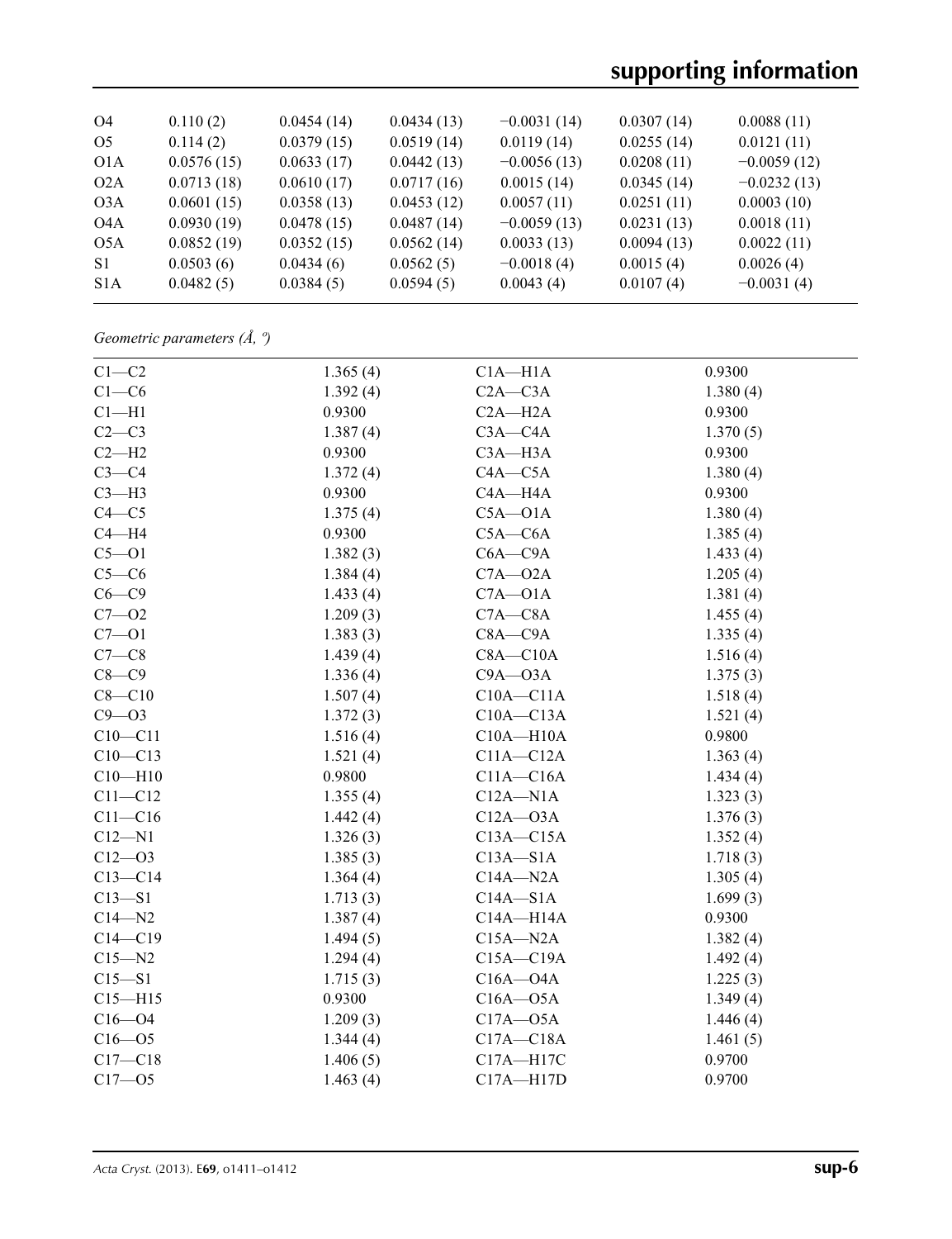| $C17 - H17A$                          | 0.9700   | C18A-H18D                                    | 0.9600   |
|---------------------------------------|----------|----------------------------------------------|----------|
| $C17 - H17B$                          | 0.9700   | C18A-H18E                                    | 0.9600   |
| $C18 - H18A$                          | 0.9600   | $C18A - H18F$                                | 0.9600   |
| $C18 - H18B$                          | 0.9600   | $C19A - H20X$                                | 0.9600   |
| C18-H18C                              | 0.9600   | $C19A - H19X$                                | 0.9600   |
| C19-H19A                              | 0.9600   | $C19A - H21X$                                | 0.9600   |
| C19-H19B                              | 0.9600   | $N1 - H1B$                                   | 0.8600   |
| C19-H19C                              | 0.9600   | $N1 - H1C$                                   | 0.8600   |
| $C1A - C2A$                           | 1.371(4) | $NIA - H1A1$                                 | 0.8600   |
| $C1A - C6A$                           | 1.401(4) | NIA–H1A2                                     | 0.8600   |
|                                       |          |                                              |          |
| $C2-C1-C6$                            | 121.0(3) | $C2A - C3A - H3A$                            | 119.5    |
| $C2-C1-H1$                            | 119.5    | $C3A - C4A - C5A$                            | 118.8(3) |
| $C6-C1-H1$                            | 119.5    | C3A-C4A-H4A                                  | 120.6    |
| $C1-C2-C3$                            | 119.7(3) | C5A-C4A-H4A                                  | 120.6    |
| $C1-C2-H2$                            | 120.2    | $O1A - C5A - C4A$                            | 117.2(3) |
| $C3-C2-H2$                            | 120.2    | $O1A - C5A - C6A$                            | 121.1(3) |
| $C4-C3-C2$                            | 120.6(3) | $C4A - C5A - C6A$                            | 121.7(3) |
| $C4-C3-H3$                            | 119.7    | $C5A-C6A-C1A$                                | 118.3(3) |
| $C2-C3-H3$                            | 119.7    | $C5A - C6A - C9A$                            | 116.8(3) |
| $C3-C4-C5$                            | 118.9(3) | $C1A - C6A - C9A$                            | 124.9(3) |
| $C3-C4-H4$                            | 120.5    | $O2A - C7A - O1A$                            | 116.9(3) |
| $C5-C4-H4$                            | 120.5    | $O2A - C7A - C8A$                            | 125.5(3) |
| $C4 - C5 - O1$                        | 116.8(3) | $O1A - C7A - C8A$                            | 117.6(3) |
| $C4-C5-C6$                            | 121.8(3) | $C9A - C8A - C7A$                            | 119.1(3) |
| $O1 - C5 - C6$                        | 121.4(3) | $C9A - C8A - C10A$                           | 122.8(3) |
| $C5-C6-C1$                            | 117.9(3) | $C7A - C8A - C10A$                           | 118.1(3) |
| $C5-C6-C9$                            | 116.4(3) | $C8A - C9A - O3A$                            | 122.6(3) |
| $C1-C6-C9$                            | 125.7(3) | $C8A - C9A - C6A$                            | 123.2(3) |
| $O2 - C7 - O1$                        | 116.7(3) | O3A-C9A-C6A                                  | 114.2(3) |
| $O2 - C7 - C8$                        | 125.3(3) | $C8A - C10A - C11A$                          | 109.1(2) |
| $O1 - C7 - C8$                        | 118.0(3) | $C8A - C10A - C13A$                          | 109.8(2) |
| $C9 - C8 - C7$                        | 119.3(3) | $C11A - C10A - C13A$                         | 113.2(2) |
| $C9 - C8 - C10$                       | 122.2(2) | $C8A - C10A - H10A$                          | 108.2    |
| $C7 - C8 - C10$                       | 118.4(3) | $C11A - C10A - H10A$                         | 108.2    |
| $C8 - C9 - O3$                        | 122.8(2) |                                              |          |
| $C8 - C9 - C6$                        |          | $C13A - C10A - H10A$<br>$C12A - C11A - C16A$ | 108.2    |
| $O3 - C9 - C6$                        | 123.2(2) | $C12A - C11A - C10A$                         | 117.8(3) |
| $C8 - C10 - C11$                      | 114.0(2) |                                              | 121.6(3) |
|                                       | 109.1(2) | $C16A - C11A - C10A$                         | 120.5(3) |
| $C8 - C10 - C13$                      | 111.1(2) | $NIA$ — $C12A$ — $C11A$                      | 128.5(3) |
| $C11 - C10 - C13$<br>$C8 - C10 - H10$ | 113.8(2) | $NIA$ $-CI2A$ $-O3A$                         | 109.0(3) |
|                                       | 107.5    | $C11A - C12A - 03A$                          | 122.4(2) |
| $C11 - C10 - H10$                     | 107.5    | $C15A - C13A - C10A$                         | 129.3(3) |
| $C13 - C10 - H10$                     | 107.5    | $C15A - C13A - S1A$                          | 110.1(2) |
| $C12 - C11 - C16$                     | 117.6(3) | $C10A - C13A - S1A$                          | 120.6(2) |
| $C12 - C11 - C10$                     | 121.6(2) | $N2A - C14A - S1A$                           | 115.3(3) |
| $C16 - C11 - C10$                     | 120.7(3) | $N2A - C14A - H14A$                          | 122.3    |
| $N1 - C12 - C11$                      | 129.2(3) | $SIA - Cl4A - H14A$                          | 122.3    |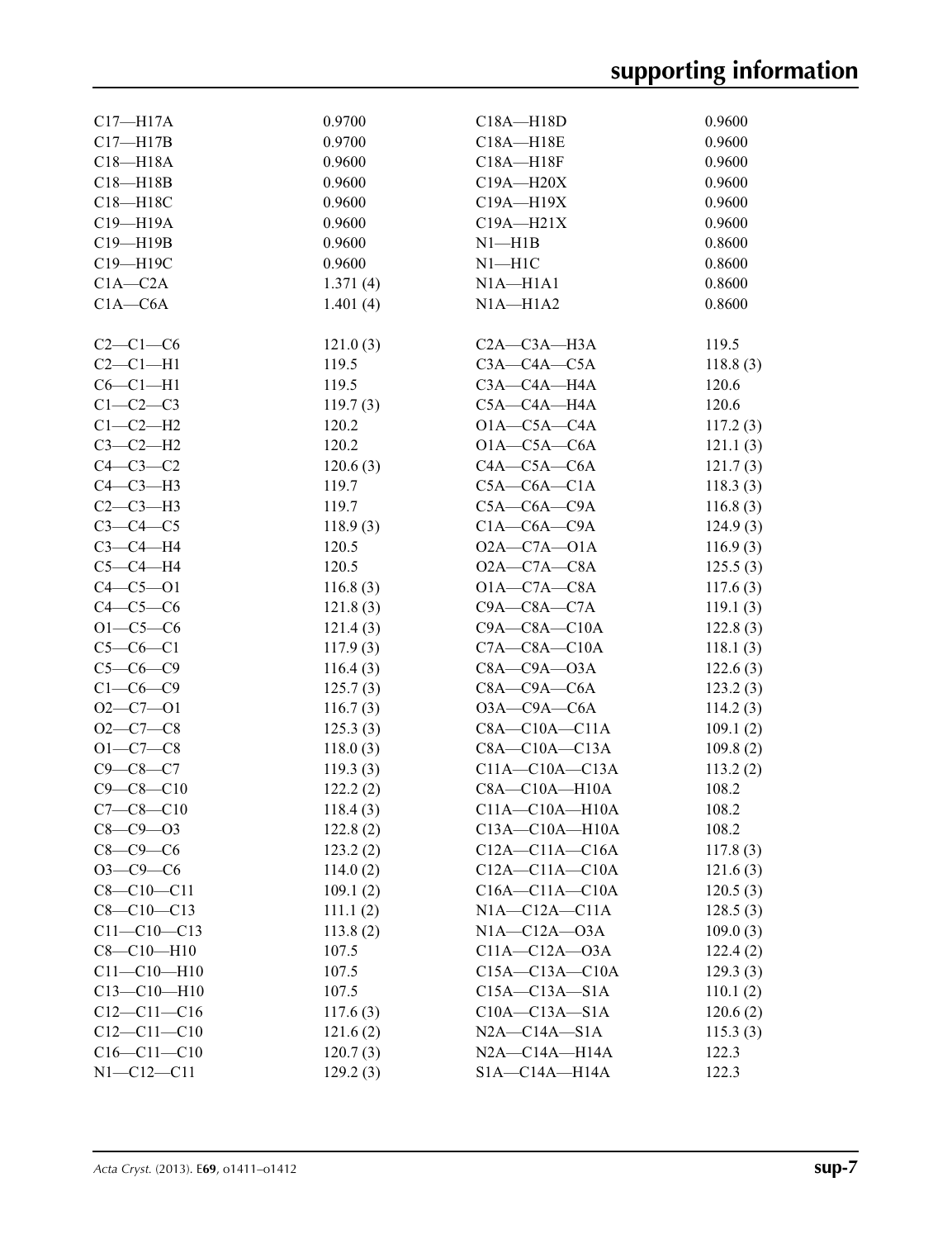| $N1 - C12 - 03$     | 108.9(3)    | C13A-C15A-N2A             | 114.7(3)    |
|---------------------|-------------|---------------------------|-------------|
| $C11 - C12 - 03$    | 121.9(2)    | $C13A - C15A - C19A$      | 127.1(3)    |
| $C14 - C13 - C10$   | 128.9(3)    | $N2A - C15A - C19A$       | 118.2(3)    |
| $C14 - C13 - S1$    | 109.6(2)    | $O4A - C16A - O5A$        | 120.5(3)    |
| $C10-C13-S1$        | 121.5(2)    | $O4A - C16A - C11A$       | 126.8(3)    |
| $C13 - C14 - N2$    | 115.1(3)    | $O5A - C16A - C11A$       | 112.7(3)    |
| $C13 - C14 - C19$   | 126.7(3)    | $O5A - C17A - C18A$       | 109.2(3)    |
| $N2 - C14 - C19$    | 118.2(3)    | O5A-C17A-H17C             | 109.8       |
| $N2 - C15 - S1$     | 115.2(3)    | C18A-C17A-H17C            | 109.8       |
| $N2 - C15 - H15$    | 122.4       | O5A-C17A-H17D             | 109.8       |
| $S1 - C15 - H15$    | 122.4       | $C18A - C17A - H17D$      | 109.8       |
| $O4 - C16 - O5$     | 121.7(3)    | $H17C-C17A-H17D$          | 108.3       |
| $O4 - C16 - C11$    | 126.7(3)    | C17A-C18A-H18D            | 109.5       |
| $O5 - C16 - C11$    | 111.5(3)    | C17A-C18A-H18E            | 109.5       |
| $C18 - C17 - 05$    | 110.4(3)    | H18D-C18A-H18E            | 109.5       |
| $C18 - C17 - H17A$  | 109.6       | C17A-C18A-H18F            | 109.5       |
| O5-C17-H17A         | 109.6       | H18D-C18A-H18F            | 109.5       |
| $C18 - C17 - H17B$  | 109.6       | H18E-C18A-H18F            | 109.5       |
| $O5 - Cl7 - H17B$   | 109.6       | C15A-C19A-H20X            | 109.5       |
| $H17A - C17 - H17B$ | 108.1       | C15A-C19A-H19X            | 109.5       |
| $C17 - C18 - H18A$  | 109.5       | H20X-C19A-H19X            | 109.5       |
| $C17 - C18 - H18B$  | 109.5       | $C15A - C19A - H21X$      | 109.5       |
| H18A-C18-H18B       | 109.5       | H20X-C19A-H21X            | 109.5       |
| C17-C18-H18C        | 109.5       | H19X-C19A-H21X            | 109.5       |
| H18A-C18-H18C       | 109.5       | $C12-M1-H1B$              | 120.0       |
| H18B-C18-H18C       | 109.5       | $C12-M1-H1C$              | 120.0       |
| $C14 - C19 - H19A$  | 109.5       | $H1B-M1-H1C$              | 120.0       |
| $C14-C19-H19B$      | 109.5       | $C15 - N2 - C14$          | 110.4(3)    |
| H19A-C19-H19B       | 109.5       | $C12A - N1A - H1A1$       | 120.0       |
| $C14 - C19 - H19C$  | 109.5       | C12A—N1A—H1A2             | 120.0       |
| H19A-C19-H19C       | 109.5       | H1A1-N1A-H1A2             | 120.0       |
| H19B-C19-H19C       | 109.5       | $C14A - N2A - C15A$       | 110.4(3)    |
| $C2A - C1A - C6A$   | 120.0(3)    | $C5 - O1 - C7$            | 121.6(2)    |
| $C2A - C1A - H1A$   | 120.0       | $C9 - O3 - C12$           | 117.7(2)    |
| $C6A - C1A - H1A$   | 120.0       | $C16 - 05 - C17$          | 115.7(3)    |
| $C1A - C2A - C3A$   | 120.2(3)    | $C5A - O1A - C7A$         | 122.1(2)    |
| $C1A - C2A - H2A$   | 119.9       | $C9A - O3A - C12A$        | 118.4(2)    |
| C3A-C2A-H2A         | 119.9       | $C16A - O5A - C17A$       | 116.2(3)    |
| $C4A - C3A - C2A$   | 121.0(3)    | $C13 - S1 - C15$          | 89.65 (17)  |
| C4A-C3A-H3A         | 119.5       | $C14A - S1A - C13A$       | 89.39 (16)  |
|                     |             |                           |             |
| $C6-C1-C2-C3$       | $-1.0(5)$   | $C7A - C8A - C9A - C6A$   | 3.1(5)      |
| $C1 - C2 - C3 - C4$ | 0.8(5)      | $C10A - C8A - C9A - C6A$  | $-176.5(3)$ |
| $C2-C3-C4-C5$       | 0.0(5)      | C5A—C6A—C9A—C8A           | $-1.0(5)$   |
| $C3 - C4 - C5 - 01$ | $-179.5(3)$ | $C1A - C6A - C9A - C8A$   | 178.7(3)    |
| $C3 - C4 - C5 - C6$ | $-0.7(5)$   | $C5A-C6A-C9A-O3A$         | 179.5(3)    |
| $C4 - C5 - C6 - C1$ | 0.5(4)      | $C1A - C6A - C9A - O3A$   | $-0.8(4)$   |
| $O1 - C5 - C6 - C1$ | 179.3(2)    | $C9A - C8A - C10A - C11A$ | $-15.1(4)$  |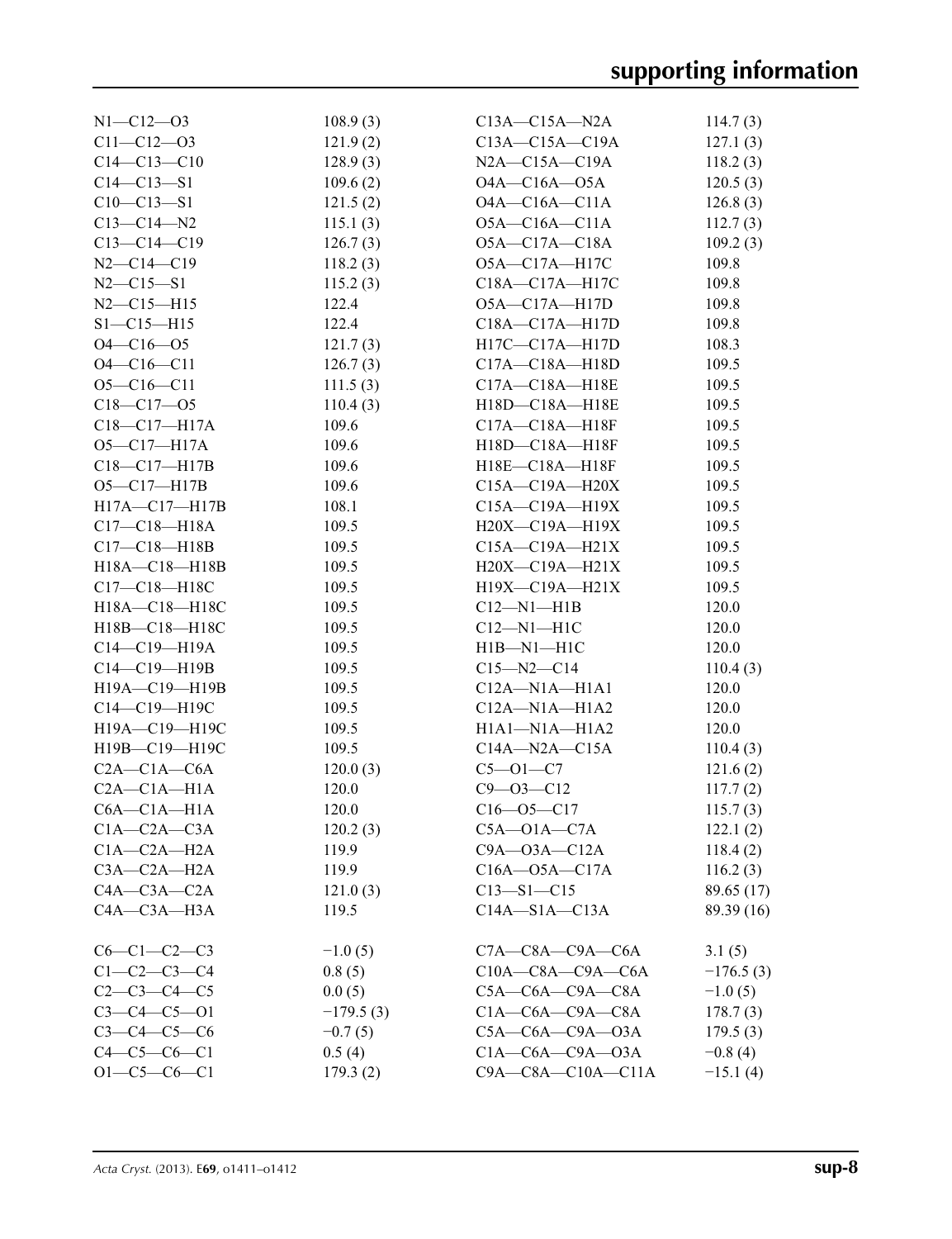| $C4 - C5 - C6 - C9$     | $-178.0(3)$ | $C7A - C8A - C10A - C11A$   | 165.2(3)    |
|-------------------------|-------------|-----------------------------|-------------|
| $O1 - C5 - C6 - C9$     | 0.8(4)      | $C9A - C8A - C10A - C13A$   | 109.5(3)    |
| $C2-C1-C6-C5$           | 0.3(5)      | $C7A - C8A - C10A - C13A$   | $-70.2(3)$  |
| $C2-C1-C6-C9$           | 178.7(3)    | $C8A - C10A - C11A - C12A$  | 14.3 $(4)$  |
| $O2-C7-C8-C9$           | 178.7(3)    | $C13A - C10A - C11A - C12A$ | $-108.3(3)$ |
| $O1 - C7 - C8 - C9$     | $-2.0(4)$   | $C8A - C10A - C11A - C16A$  | $-165.9(3)$ |
| $O2-C7-C8-C10$          | 0.9(5)      | $C13A - C10A - C11A - C16A$ | 71.4 (4)    |
| $O1 - C7 - C8 - C10$    | $-179.8(2)$ | $C16A - C11A - C12A - N1A$  | $-1.9(5)$   |
| $C7 - C8 - C9 - O3$     | $-176.8(2)$ | $C10A - C11A - C12A - N1A$  | 177.8(3)    |
| $C10-C8-C9-03$          | 0.9(4)      | $C16A - C11A - C12A - 03A$  | 178.7(3)    |
| $C7 - C8 - C9 - C6$     | 2.9(4)      | $C10A - C11A - C12A - 03A$  | $-1.6(5)$   |
| $C10-C8-C9-C6$          | $-179.4(3)$ | $C8A - C10A - C13A - C15A$  | 109.8(3)    |
| $C5-C6-C9-C8$           | $-2.3(4)$   | $C11A - C10A - C13A - C15A$ | $-128.0(3)$ |
| $C1 - C6 - C9 - C8$     | 179.4(3)    | $C8A - C10A - C13A - S1A$   | $-69.4(3)$  |
| $C5-C6-C9-O3$           | 177.5(2)    | $C11A-C10A-C13A-S1A$        | 52.8 $(3)$  |
| $C1-C6-C9-O3$           | $-0.9(4)$   | $C10A - C13A - C15A - N2A$  | $-179.1(3)$ |
| $C9 - C8 - C10 - C11$   | $-17.5(4)$  | $SIA - C13A - C15A - N2A$   | 0.2(3)      |
| $C7-C8-C10-C11$         |             |                             |             |
|                         | 160.3(3)    | $C10A - C13A - C15A - C19A$ | 0.6(5)      |
| $C9 - C8 - C10 - C13$   | 108.7(3)    | $SIA - C13A - C15A - C19A$  | 179.9(3)    |
| $C7-C8-C10-C13$         | $-73.5(3)$  | $C12A - C11A - C16A - O4A$  | 2.4(5)      |
| $C8-C10-C11-C12$        | 18.3(4)     | $C10A - C11A - C16A - O4A$  | $-177.4(3)$ |
| $C13-C10-C11-C12$       | $-106.3(3)$ | $C12A - C11A - C16A - 05A$  | $-177.0(3)$ |
| $C8-C10-C11-C16$        | $-158.2(3)$ | $C10A - C11A - C16A - 05A$  | 3.3(4)      |
| $C13-C10-C11-C16$       | 77.2(3)     | $S1 - C15 - N2 - C14$       | $-1.1(3)$   |
| $C16-C11-C12-N1$        | $-5.1(5)$   | $C13-C14-M2-C15$            | 1.7(4)      |
| $C10-C11-C12-N1$        | 178.3(3)    | $C19-C14-N2-C15$            | $-177.3(3)$ |
| $C16-C11-C12-03$        | 173.7(3)    | $SIA - C14A - N2A - C15A$   | $-0.9(3)$   |
| $C10-C11-C12-03$        | $-2.9(4)$   | $C13A - C15A - N2A - C14A$  | 0.4(4)      |
| $C8 - C10 - C13 - C14$  | 116.2(3)    | $C19A - C15A - N2A - C14A$  | $-179.2(3)$ |
| $C11-C10-C13-C14$       | $-120.3(3)$ | $C4 - C5 - O1 - C7$         | 178.8(3)    |
| $C8 - C10 - C13 - S1$   | $-65.5(3)$  | $C6-C5-O1-C7$               | $-0.1(4)$   |
| $C11 - C10 - C13 - S1$  | 58.1(3)     | $O2-C7-O1-C5$               | 180.0(3)    |
| $C10-C13-C14-N2$        | 176.9(3)    | $C8-C7-01-C5$               | 0.6(4)      |
| $S1 - C13 - C14 - N2$   | $-1.6(3)$   | $C8 - C9 - 03 - C12$        | 16.9(4)     |
| $C10-C13-C14-C19$       | $-4.1(5)$   | $C6-C9-O3-C12$              | $-162.8(2)$ |
| $S1 - C13 - C14 - C19$  | 177.4(3)    | $N1 - C12 - 03 - C9$        | 163.3(2)    |
| $C12-C11-C16-04$        | 2.6(5)      | $C11 - C12 - 03 - C9$       | $-15.8(4)$  |
| $C10-C11-C16-04$        | 179.2(3)    | $O4 - C16 - O5 - C17$       | 1.7(5)      |
| $C12-C11-C16-05$        | $-178.1(3)$ | $C11-C16-O5-C17$            | $-177.7(3)$ |
| $C10-C11-C16-05$        | $-1.5(4)$   | $C18-C17-05-C16$            | 163.9(4)    |
| $C6A - C1A - C2A - C3A$ | 0.0(5)      | $C4A - C5A - O1A - C7A$     | 179.7(3)    |
| $C1A - C2A - C3A - C4A$ | 0.2(5)      | $C6A - C5A - O1A - C7A$     | $-0.2(4)$   |
| $C2A - C3A - C4A - C5A$ | $-0.5(5)$   | $O2A - C7A - O1A - C5A$     | $-178.2(3)$ |
| $C3A - C4A - C5A - O1A$ | $-179.5(3)$ | $C8A - C7A - O1A - C5A$     | 2.3(4)      |
| $C3A - C4A - C5A - C6A$ | 0.5(5)      | $C8A - C9A - O3A - C12A$    | 12.0(4)     |
| $O1A-C5A-C6A-C1A$       | 179.7(3)    | $C6A - C9A - O3A - C12A$    | $-168.6(2)$ |
| $C4A-C5A-C6A-C1A$       | $-0.2(5)$   | $N1A - C12A - O3A - C9A$    | 167.9(3)    |
| $O1A - C5A - C6A - C9A$ | $-0.5(4)$   | $C11A - C12A - O3A - C9A$   | $-12.6(4)$  |